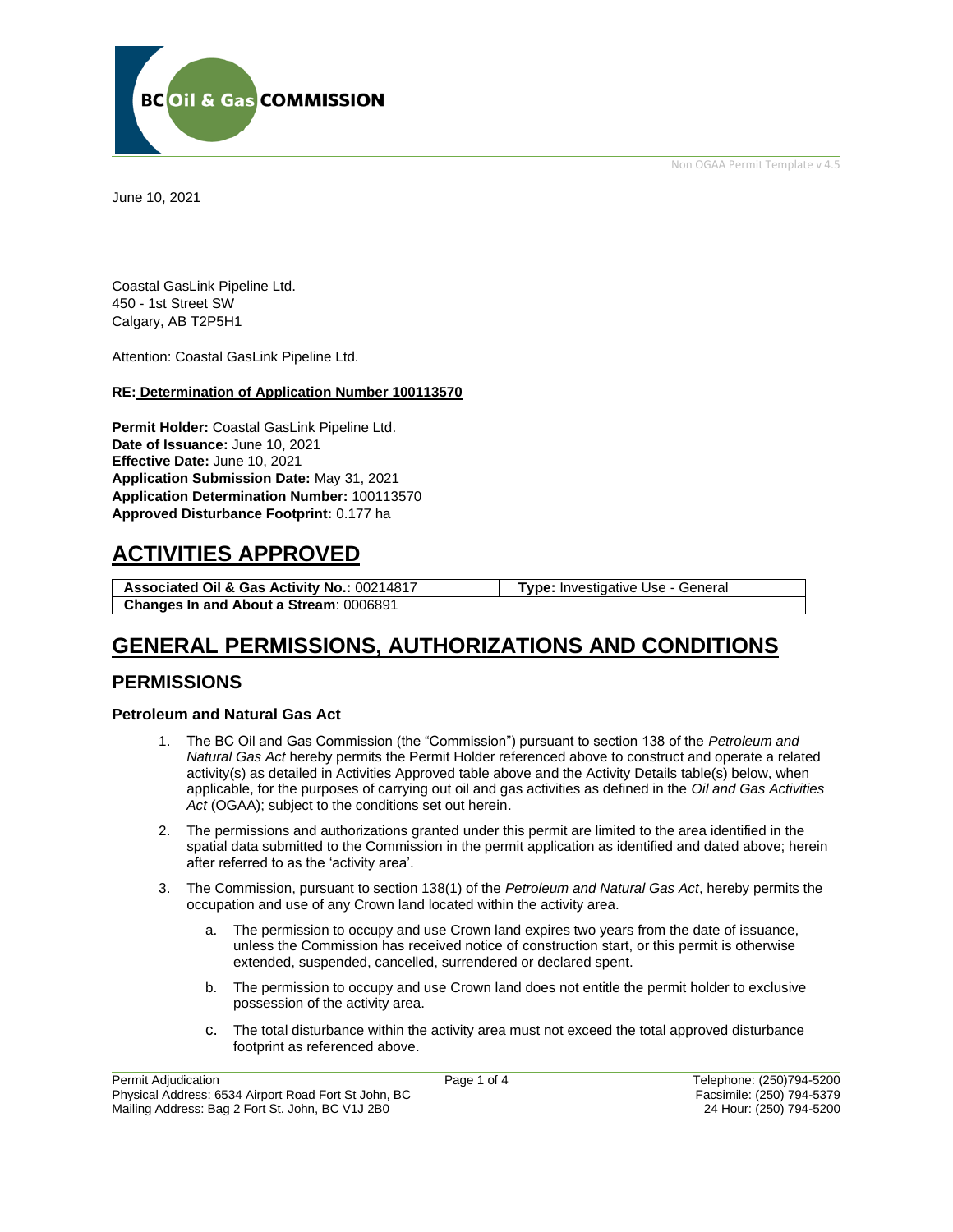# **GENERAL AUTHORIZATIONS AND CONDITIONS**

## **AUTHORIZATIONS**

### **Forest Act**

4. The Commission, pursuant to section 47.4 of the *Forest Act*, hereby authorizes the removal of Crown timber from the activity area under the cutting permits associated with the Master Licence(s) as follows**:**

> **Master Licence to Cut No.:** M02617 **Cutting Permit No.:** 22 **Timber Mark No.:** MTD368 **Total New Cut:** 0.01 ha **Forest District**: (DKM) Coast Mountains Natural Resource District **Region:** Coastal

5. The cutting permit(s) are deemed spent upon the submission of the post-construction plan or upon either the cancellation or expiry of the activities authorized under the permit.

#### **Water Sustainability Act**

- 6. The Commission, pursuant to section 11 of the *Water Sustainability Act,* authorizes the Changes In and About a stream, as detailed in the Activities Approved table above, within the activity area for construction and maintenance activities, unless otherwise restricted by this authorization:
	- a. Instream works must be carried out in accordance with the methods and any mitigations, as specified in the application.

## **CONDITIONS**

### **Notification**

- 7. A notice of construction start must be submitted, as per the relevant Commission process at the time of submission, at least 48 hours prior to the commencement of activities under this permit.
- 8. Within 60 days of the completion of construction activities under this permit, the permit holder must submit to the Commission a post-construction plan as a shapefile and PDF plan accurately identifying the location of the total area actually disturbed under this permit. The shapefile and plan must be submitted via eSubmission.
- 9. The Permit Holder must notify the First Nation(s) copied on this permit/authorization at least 5 (five) working days prior to project commencement.

#### **Environmental**

- 10. Construction activities must not result in rutting, compaction or erosion of soils that cannot be reasonably rehabilitated to similar levels of soil productivity that existed on the activity area prior to the construction activities taking place.
- 11. Any temporary access must be constructed and maintained in a manner that provides for proper surface drainage, prevents pooling on the surface, and maintains slope integrity.
- 12. The permit holder must make reasonable efforts to prevent establishment of invasive plants on the activity area resulting from the carrying out of activities authorized under this permit.
- 13. Following completion of construction associated with the associated activities set out in the authorized Activities table above, the permit holder must, as soon as practicable
	- a. decompact any soils compacted by the activity;
	- b. if natural surface drainage pattern was altered by the carrying out of the activity, the permit holder must restore, to the extent practicable, to the drainage pattern and its condition before the alteration;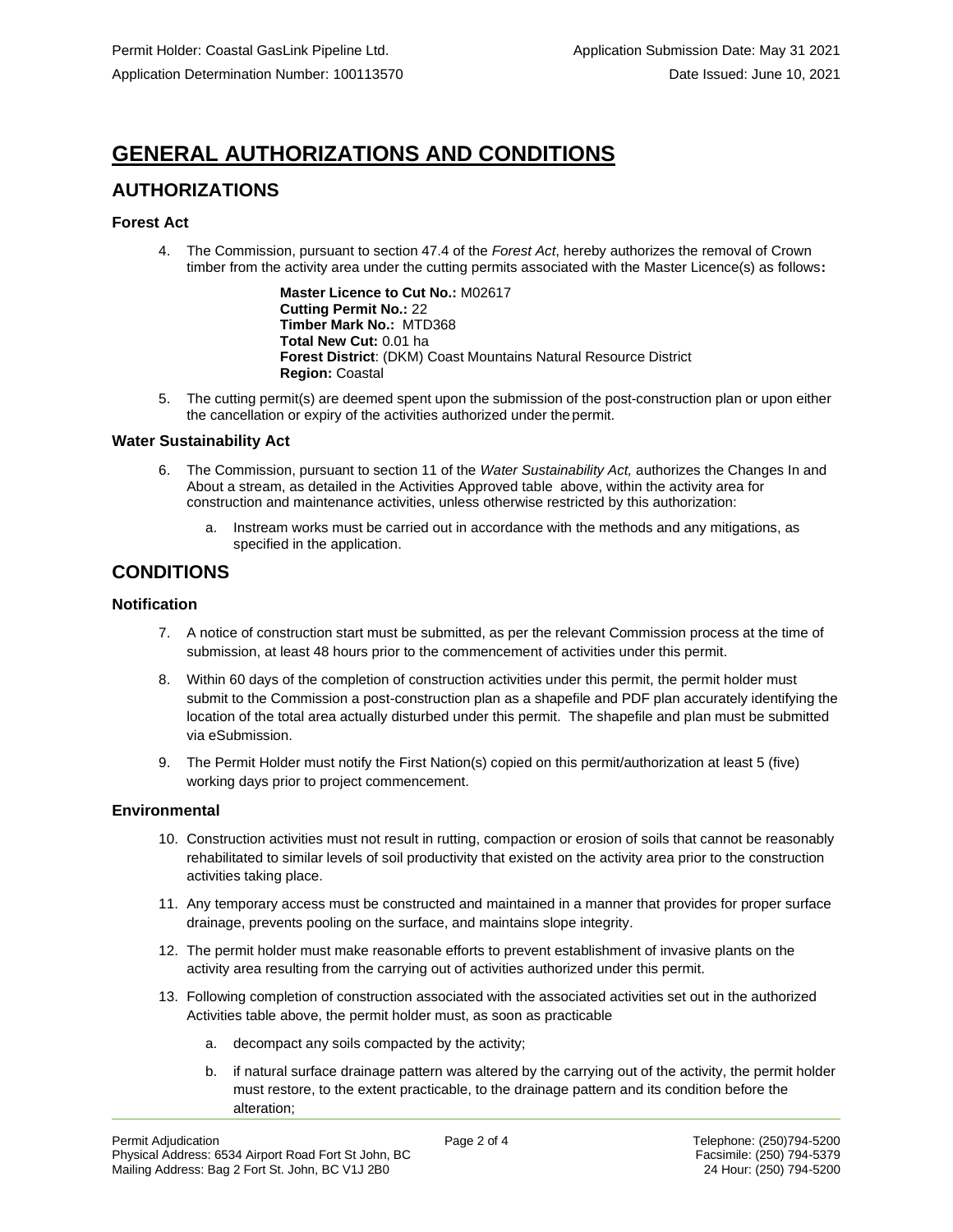- c. re-vegetate any exposed soil on the activity area including, where necessary, using seed or vegetative propagules of an ecologically suitable species that:
	- i. promote the restoration of the wildlife habitat that existed on the area before the oil and gas activity was begun, and
	- ii. stabilize the soil if it is highly susceptible to erosion.
- d. any retrievable surface soils removed from the activity area must be redistributed so that the soil structure is restored, to the extent practicable, to its condition before the activity was begun.

#### **Clearing/Forest Act**

- 14. The permit holder is permitted to fell any trees located on Crown land within 1.5 tree lengths of the activity area that are considered to be a safety hazard according to Workers Compensation Act regulations and must be felled in order to eliminate the hazard. Trees or portions of these trees that can be accessed from the activity area without causing damage to standing timber may be harvested.
- 15. The holder of the cutting permit must pay to the government, stumpage and any waste billing determined in accordance with the terms of this authorization.
- 16. The authorized cutting permit does not grant the permit holder the exclusive right to harvest Crown timber from the activity area. Authority to harvest some or all of the timber may be granted to other persons. The permit holder's right to harvest timber applies to any timber found on the site at the time they undertake harvesting activities.
- 17. All harvested Crown Timber must be marked with the cutting permit's associated Timber Mark.
- 18. Any waste assessments applied under the Master Licence to Cut are subject to the merchantability specifications and monetary waste billing requirements in the Provincial Logging Residue and Waste Manual specific to the region associated with the Cutting Permit authorization.
- 19. Stumpage for Cutting Permit No. 22 will be calculated in accordance with the Coastal Appraisal Manual as amended from time to time

#### **Water Course Crossings and Works**

- 20. Stream, lake and wetland crossings must be constructed in accordance with the methods and any mitigations, as specified in the application.
- 21. In-stream activities within a fish bearing stream, lake or wetland must occur:
	- a. during the applicable reduced risk work windows as specified in the Skeena Region Reduced Risk Work Windows;
	- b. in accordance with alternative timing and associated mitigation recommended by a Qualified Professional and accepted by the Commission; or
	- c. in accordance with an authorization or letter of advice from Fisheries and Oceans Canada that is provided to the Commission.
- 22. At any time, the Commission may suspend instream works authorized under this permit. Suspensions on instream works will remain in place until such time as the Commission notifies permit holders that works may resume. Reasons for suspension of works may include, but are not limited to, drought conditions and increased environmental or public safety risks.
- 23. Equipment used for activities under this Permit must not be situated in a stream channel unless it is dry or frozen to the bottom at the time of the activity.